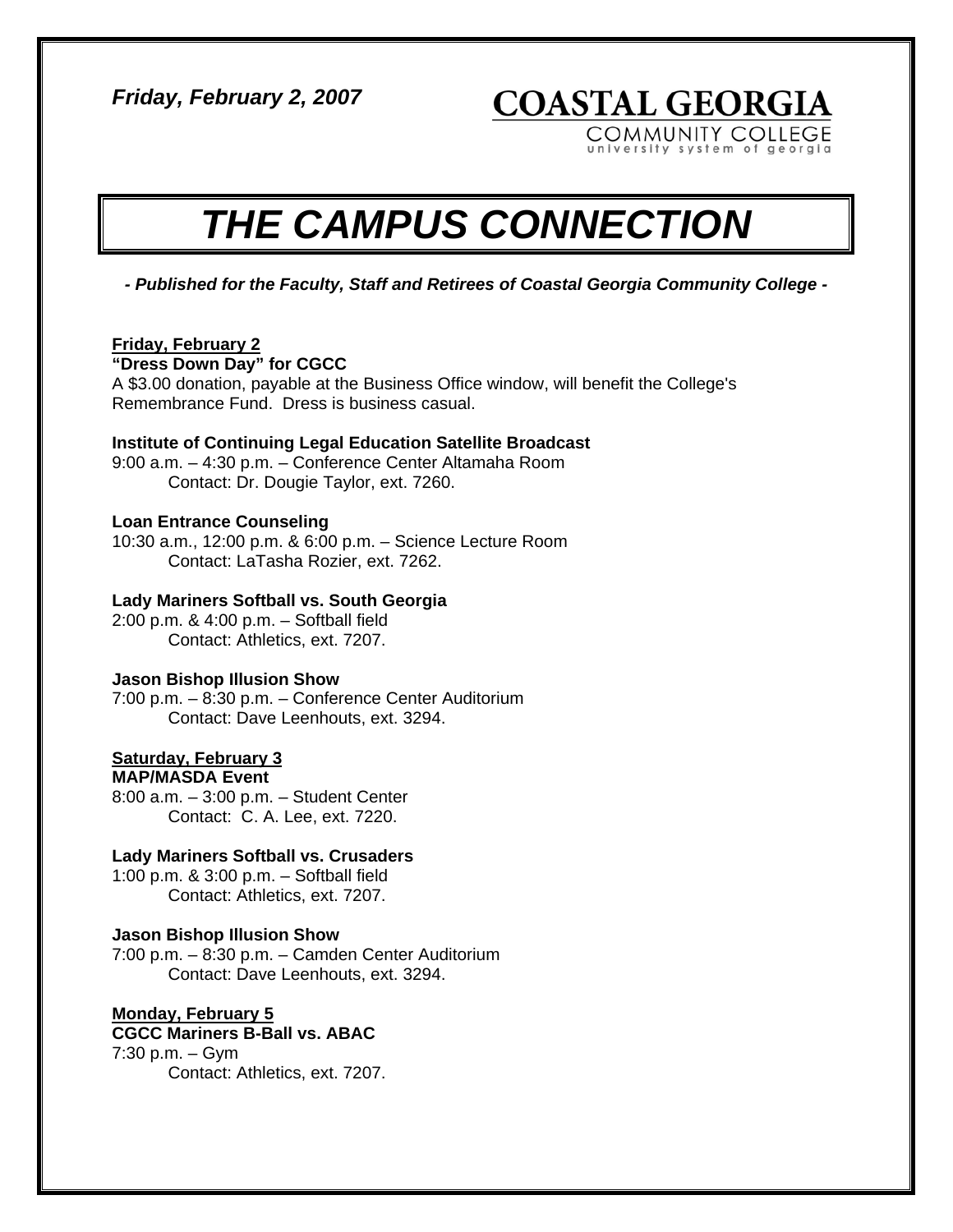# **Tuesday, February 6**

# **AASU Portfolio Meeting**

3:15 p.m. – 5:00 p.m. – Science Lecture Room Contact: Dr. Gene Barber, ext. 7227.

#### **Student Georgia Association of Educators (SGAE) Meeting**

5:30 p.m. – 7:00 p.m. – Science Lecture Room Contact: Dr. Gene Barber, ext. 7227.

#### **Georgia Southern University Seminar**

5:30 p.m. – 8:00 p.m. – Conference Center Altamaha Room Contact: Dr. Dougie Taylor, ext. 7260.

#### **Thursday, February 8**

**Institute of Continuing Legal Education Satellite Broadcast**  9:00 a.m. – 4:30 p.m. - Conference Center Altamaha Room Contact: Dr. Dougie Taylor, ext. 7260.

#### **Charter School Steering Committee**

4:00 p.m. – 5:30 p.m. – President's Dining Room Contact: Kay Hampton, ext. 7251.

#### **Tuesday, February 13**

# **Chair Massage and More to Go**

10:00 a.m. – 2:00 p.m. – Student Center Contact: Dave Leenhouts, ext. 3294.

#### **Faculty Meeting**

12:15 p.m. – 1:30 p.m. – Science Lecture Room Contact: Chastity Knowles, ext. 7203.

#### **CGCC Mariners B-Ball vs. Middle Georgia**

7:30 p.m. – Gym Contact: Athletics, ext. 7207.

#### **Thursday, February 15**

**Twenty-third Annual Coastal Georgia Regional Science and Engineering Fair**  8:30 a.m. – 4:30 p.m. – Gym Judging of exhibits; not open for viewing.

Contact: Dr. Andrea Wallace, ext. 6891.

# **Lady Mariners Softball vs. Florida Community College - Jacksonville**

2:00 p.m. & 4:00 p.m. – Softball field Contact: Athletics, ext. 7207.

#### **Staff Assembly**

3:00 p.m. – 4:00 p.m. – Science Lecture Room Contact: Deborah Browning, ext. 7220.

#### **Friday, February 16**

**Twenty-third Annual Coastal Georgia Regional Science and Engineering Fair**  9:00 a.m. – 4:00 p.m. (Open for viewing of exhibits) – Gym Contact: Dr. Andrea Wallace, ext. 6891.